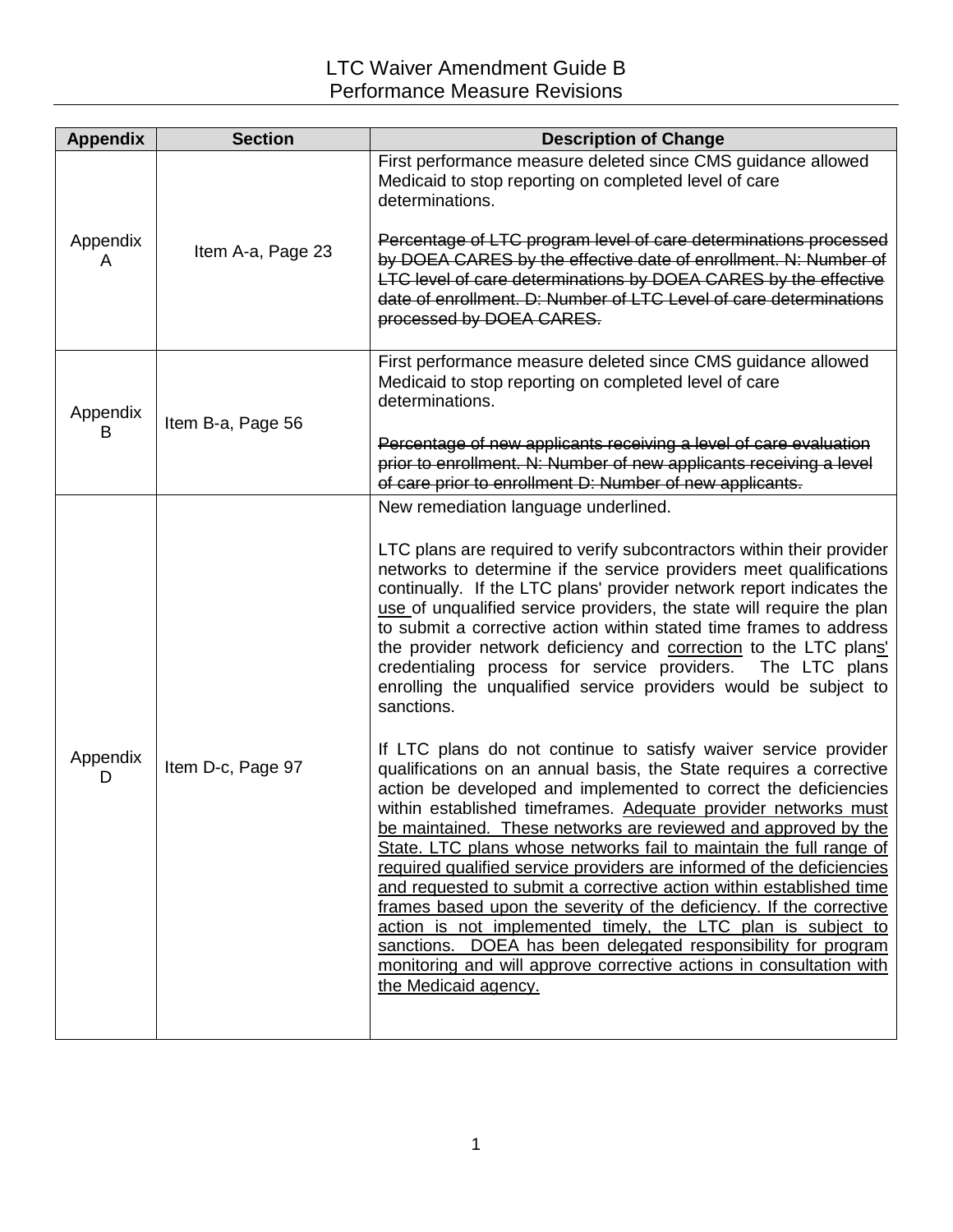| <b>Appendix</b> | <b>Section</b>        | <b>Description of Change</b>                                                                                                                                                                                                                                                                                                                                                                                                                                |
|-----------------|-----------------------|-------------------------------------------------------------------------------------------------------------------------------------------------------------------------------------------------------------------------------------------------------------------------------------------------------------------------------------------------------------------------------------------------------------------------------------------------------------|
| Appendix<br>D   | Item D-b 1, Page 194  | -Percentage of enrollees' plans of care being distributed within<br>10 days of development to the primary care physician (PCPs).<br>N: Number of enrollees' plans of care being distributed within<br>10 days of development to the enrollees' PCPs. D: Total number<br>of enrolee records reviewed.                                                                                                                                                        |
|                 |                       |                                                                                                                                                                                                                                                                                                                                                                                                                                                             |
|                 | Item D-b 2, Page      | Percentage of plan of care/summaries where enrollee<br>participation is verified by signatures. N: Number of plans of<br>care/summaries where enrollee participation is verified by<br>signatures. D: Total number of enrollee plans of<br>care/summaries reviewed.                                                                                                                                                                                         |
|                 |                       |                                                                                                                                                                                                                                                                                                                                                                                                                                                             |
|                 | Item D-B 3            | Percentage of enrollees' care plans reviewed on a face-to-face<br>basis at least every three months and updated as appropriate.<br>N: Number of enrollees' care plans reviewed on a face-to-face<br>basis at least every three months and updated as appropriate.<br>D: Number of enrollee records reviewed.                                                                                                                                                |
|                 |                       |                                                                                                                                                                                                                                                                                                                                                                                                                                                             |
|                 | Item D- B 1, Page 183 | New consolidated measure.<br>Percentage of care plans reviewed with the plan member on a<br>face-to-face basis at least every three months and updated as<br>appropriate and where member participation is verified by<br>signatures. N: Number of care plans reviewed face-to-face basis<br>at least every three months and updated as appropriate and<br>where member participation is verified by signatures. D:<br>Number of enrollee records reviewed. |
|                 |                       |                                                                                                                                                                                                                                                                                                                                                                                                                                                             |
|                 | Item D-e- 2, Page 200 | Percentage of new enrollees with freedom of choice forms<br>indicating choice between waiver services and institutional care<br>in their case records. N: Number of new enrollees with freedom<br>of choice forms indicating choice between waiver services and<br>institutional in their case records. D: Total number of records<br>reviewed.                                                                                                             |
| Appendix<br>G   | Item G-1, Page 14     | By contract, enrollees must be provided with handbooks containing<br>directions on reporting abuse, neglect and exploitation problems. If<br>the annual contract review reveals a handbook deficiency, the LTC<br>plan must develop a corrective action within established time<br>frames based upon the severity of the deficiency. If the corrective<br>action is not implemented timely, the LTC plan is subject to<br>sanctions.                        |